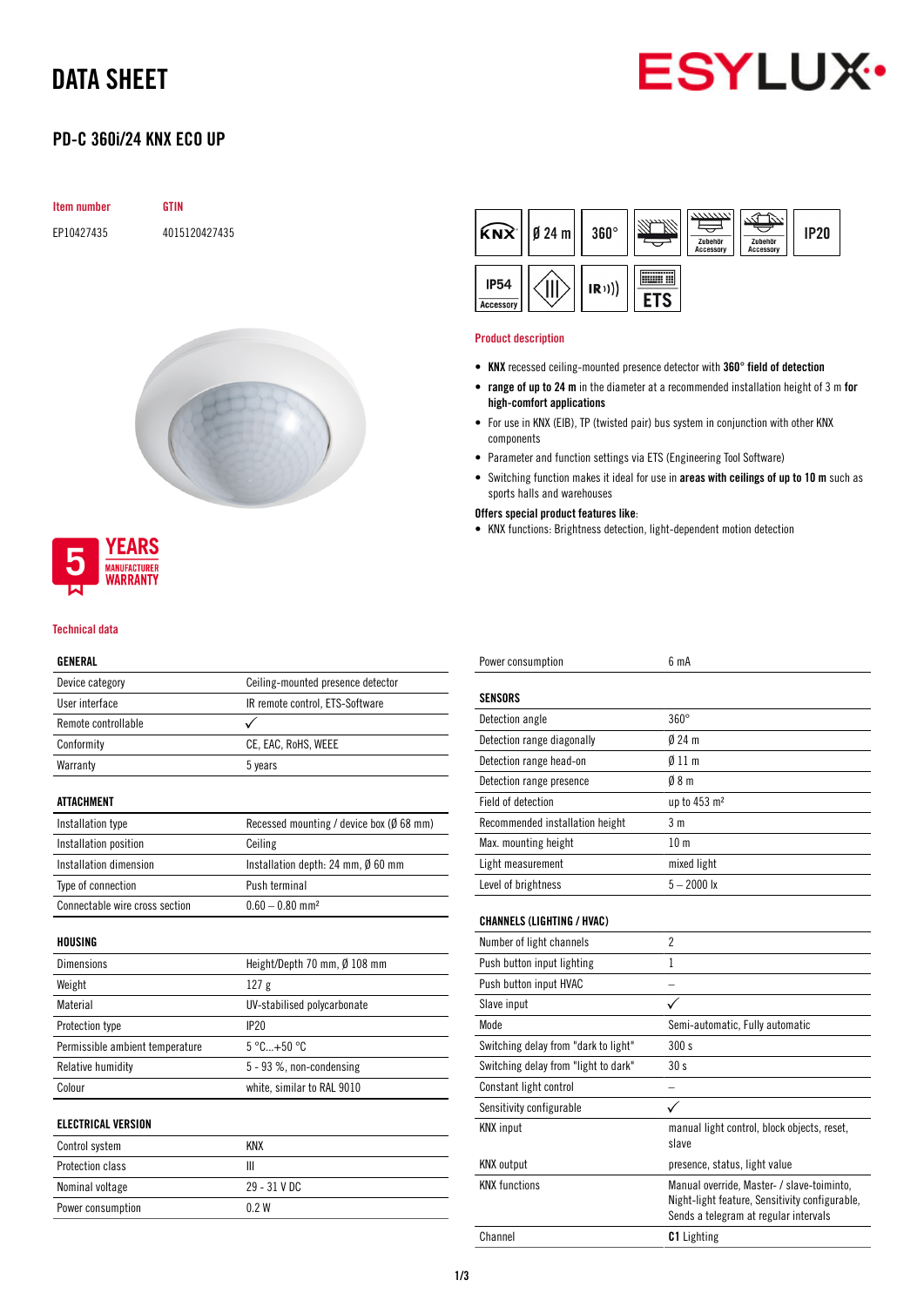## DATA SHEET



### PD-C 360i/24 KNX ECO UP

## Item number GTIN

EP10427435 4015120427435

| <b>Function</b>       | Switching                         |
|-----------------------|-----------------------------------|
| Switch contact        | Bus system                        |
| Push button input     |                                   |
| Impulse mode          |                                   |
| Switch-off delay time | 30 s720 min (adjustable in steps) |

| Channel               | <b>C2</b> Lighting                |
|-----------------------|-----------------------------------|
| Function              | Switching                         |
| Switch contact        | Bus system                        |
| Push button input     |                                   |
| Switch-off delay time | 60 s720 min (adjustable in steps) |

### Factory settings

| GENERAL                    |                    | Operating mode                          | fully automatic |
|----------------------------|--------------------|-----------------------------------------|-----------------|
| Sensitivity                | 100 %              | Level of brightness/switching threshold | 2000 lx         |
|                            |                    | Impulse mode ON                         |                 |
| CHANNELS (LIGHTING / HVAC) |                    |                                         |                 |
| Channel                    | <b>C1</b> Lighting |                                         |                 |

### Accessories

| <b>Product designation</b>      | Item number | <b>Product description</b>                                                                                                                | <b>GTIN</b>   |
|---------------------------------|-------------|-------------------------------------------------------------------------------------------------------------------------------------------|---------------|
| Cover                           |             |                                                                                                                                           |               |
| COMPACT COVER SET 24/32 SR      | EP10425431  | Cover set for COMPACT series, 24 m/32 m, consists of cover and design ring, silver                                                        | 4015120425431 |
| COMPACT COVER SET 24/32 BK      | EP00007491  | Cover set for COMPACT series, 24 m/32 m, consists of cover and design ring, black                                                         | 4015120007491 |
| Mounting                        |             |                                                                                                                                           |               |
| COMPACT MOUNTING BOX IP20 SM WH | EP10425370  | Surface-mounted box for COMPACT series, IP20, white                                                                                       | 4015120425370 |
| COMPACT MOUNTING BOX IP20 SM SR | EP10425387  | Surface-mounted box for COMPACT series, IP20, silver                                                                                      | 4015120425387 |
| COMPACT MOUNTING BOX IP54 SM WH | EP10425905  | Surface-mounted box for COMPACT series, IP54, white                                                                                       | 4015120425905 |
| COMPACT MOUNTING BOX IP54 SM SR | EP10425912  | Surface-mounted box for COMPACT series, IP54, silver                                                                                      | 4015120425912 |
| MOUNTING SET IP20 FM 62 WH      | EP10425929  | Recessed ceiling mounting set includes installation bracket and dust-protected box, 62 mm                                                 | 4015120425929 |
| COMPACT MOUNTING BOX IP54 SM BK | EP10426940  | Surface-mounted box for COMPACT series, IP54, black                                                                                       | 4015120426940 |
| COMPACT MOUNTING BOX IP20 SM BK | EP10426933  | Surface-mounted box for COMPACT series, IP20, black                                                                                       | 4015120426933 |
| <b>Protection</b>               |             |                                                                                                                                           |               |
| <b>BASKET GUARD ROUND LARGE</b> | EM10425608  | Basket guard for presence and motion detectors and smoke detectors, Ø 180 mm, height 90 mm,                                               | 4015120425608 |
| BASKET GUARD ROUND SMALL        | EM10425615  | Basket guard for presence and motion detectors and smoke detectors, $\emptyset$ 165 mm, height 70 mm,                                     | 4015120425615 |
| <b>Remote control</b>           |             |                                                                                                                                           |               |
| ESY-Pen                         | EP10425356  | ESY-Pen and ESY-App, two tools for every task: (1) Parameterisation, (2) remote control, (3) light<br>measurement, (4) project management | 4015120425356 |
| REMOTE CONTROL PDI/USER         | EM10425547  | IR remote control for end users of presence detectors                                                                                     | 4015120425547 |